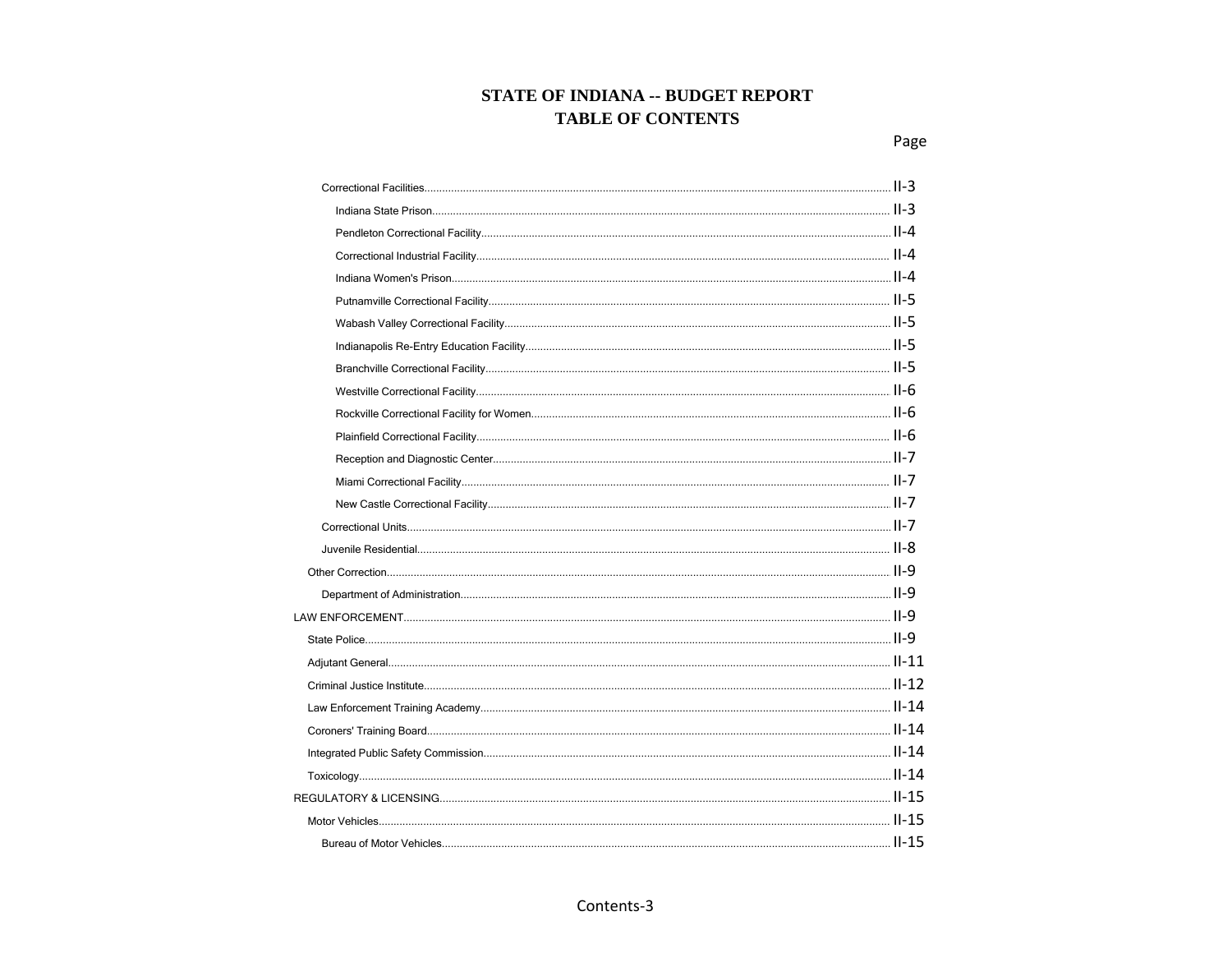| $\textbf{Department of Labor.} \textcolor{red}{\textbf{Department of Labor.} } \textcolor{red}{\textbf{I1-16}} \textcolor{red}{\textbf{I2-16}} \textcolor{red}{\textbf{I3-16}} \textcolor{red}{\textbf{I4-16}} \textcolor{red}{\textbf{I4-16}} \textcolor{red}{\textbf{I5-16}} \textcolor{red}{\textbf{I6-16}} \textcolor{red}{\textbf{I6-16}} \textcolor{red}{\textbf{I6-16}} \textcolor{red}{\textbf{I6-16}} \textcolor{red}{\textbf{I6-16}} \textcolor{red}{\textbf{I7-16}} \$ |       |
|-----------------------------------------------------------------------------------------------------------------------------------------------------------------------------------------------------------------------------------------------------------------------------------------------------------------------------------------------------------------------------------------------------------------------------------------------------------------------------------|-------|
|                                                                                                                                                                                                                                                                                                                                                                                                                                                                                   |       |
|                                                                                                                                                                                                                                                                                                                                                                                                                                                                                   |       |
|                                                                                                                                                                                                                                                                                                                                                                                                                                                                                   |       |
|                                                                                                                                                                                                                                                                                                                                                                                                                                                                                   |       |
|                                                                                                                                                                                                                                                                                                                                                                                                                                                                                   |       |
|                                                                                                                                                                                                                                                                                                                                                                                                                                                                                   |       |
|                                                                                                                                                                                                                                                                                                                                                                                                                                                                                   |       |
|                                                                                                                                                                                                                                                                                                                                                                                                                                                                                   |       |
|                                                                                                                                                                                                                                                                                                                                                                                                                                                                                   |       |
|                                                                                                                                                                                                                                                                                                                                                                                                                                                                                   |       |
|                                                                                                                                                                                                                                                                                                                                                                                                                                                                                   |       |
|                                                                                                                                                                                                                                                                                                                                                                                                                                                                                   |       |
|                                                                                                                                                                                                                                                                                                                                                                                                                                                                                   | 111.4 |